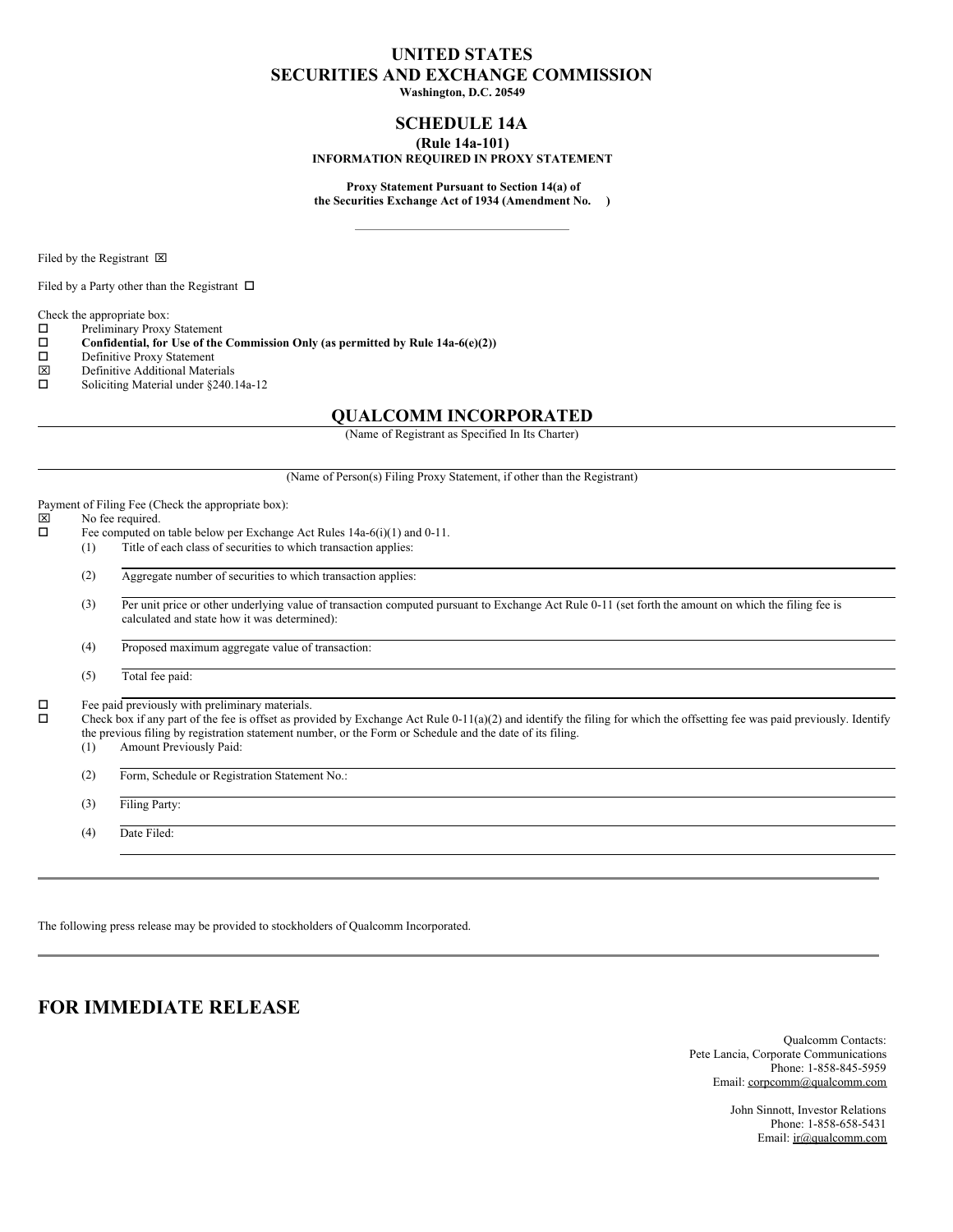# **FORMER SENIOR GOVERNMENT OFFICIALS AND LEADING ANTITRUST EXPERTS FROM AROUND THE WORLD DESCRIBE THE "MATERIAL RISKS" ASSOCIATED WITH BROADCOM'S EFFORT TO ACQUIRE QUALCOMM**

**SAN DIEGO** – February 22, 2018 – Qualcomm Incorporated (NASDAQ: QCOM) ("Qualcomm") today shared with its stockholders an article published in the Competition Policy International by former senior antitrust enforcers and leading antitrust experts from China, Korea, the European Union, and the United States<sup>1</sup> ("the experts") on the significant antitrust risks posed by Broadcom's proposed takeover of Qualcomm. A copy of the article can be viewed at www.qcomvalue.com/media/.

The takeaways from the article are:

- · Any combination between Broadcom and Qualcomm faces significant antitrust risks due to their competitive positions in WiFi and RFFE products (among others), the potential complex and difficult divestiture process with regards to separating the businesses and finding an acceptable buyer, and the potential for anti-trust agencies demanding significant restrictions on Broadcom's post-merger licensing and distribution practices.
- · There are countless examples of regulators imposing substantial conduct remedies and the real risk posed by these conduct remedies generally requires deal protection for the target and its shareholders – such as a "hell-or-high-water clause" – to ensure that "a buyer cannot walk away from the deal at any point during or after a protracted regulatory review period, particularly given the likely disruption caused to targets (here, Qualcomm) during such a review period."
- · Based on similar complex cross-border deals, the expected regulatory approval process is likely to take 18+ months and may require significant and material divestitures and/or conduct remedies.
- · The proposed limitations on Qualcomm by Broadcom on how Qualcomm can operate its business during a potential regulatory review period likely violates antitrust "gun-jumping" rules, and could be subject to an investigation by the U.S. FTC.

<sup>1</sup> Some of the signatories are affiliated with U.S.-based law firms that represent Qualcomm in policy or other matters. Professor Hwang Lee served as an expert for Qualcomm in unrelated Korea Fair Trade Commission matters.

The global experts who authored the article are as follows:

- Susan Creighton, Former Director, US Federal Trade Commission, Bureau of Competition
- · Miguel de la Mano, Former Deputy Chief Economist, DG Competition, EU Commission
- · Professor Herbert Hovenkamp, James G. Dinan University Professor University of Pennsylvania Author of Antitrust Law: An Analysis of Antitrust Principles and Their Application
- Lisa Kimmel, Former Attorney Advisor to US Federal Trade Commission Chairwoman Edith Ramirez
- · Professor Hwang Lee, Korean University School of Law, Chairman of the Advisory Committee for Policy, Ministry of Foreign Affairs and Trade Member of the Research Counsel for the Justices of the Supreme Court of Korea, and former senior Korea Fair Trade Commission official
- Jim Rill, Former head of the US Department of Justice's Antitrust Division
- · He Jing Senior Consultant, AnJie Law Firm (Beijing) and Advisor for Peking University School of IP and Tsinghua University School of Law
- · Joshua Wright, Former Commissioner, US Federal Trade Commission
- Steve Weissman, Former Deputy Director, US Federal Trade Commission, Bureau of Competition

Key excerpts from the article include<sup>2</sup>:

Overall, the experts concluded that:

"In short, there are material regulatory risks associated with any combination of Broadcom and Qualcomm. Given the parties' competitive positions in WiFi and RFFE products (among others), the complexity of complying with a divestiture demand because of the difficulty the parties will have separating these businesses and selling them to an acceptable buyer, and the real risk that agencies…may demand significant restrictions on Broadcom's post-merger licensing and distribution practices, the transaction presents significant antitrust risk."

- In highlighting the areas shareholders should be aware of, the experts noted:
	- o "Given [the merger agreement] terms, shareholders should be aware of the following:
		- 1) the real risk that foreign antitrust agencies will impose onerous remedies that either restrict the parties' ability to engage in certain conduct or require them to take specific actions;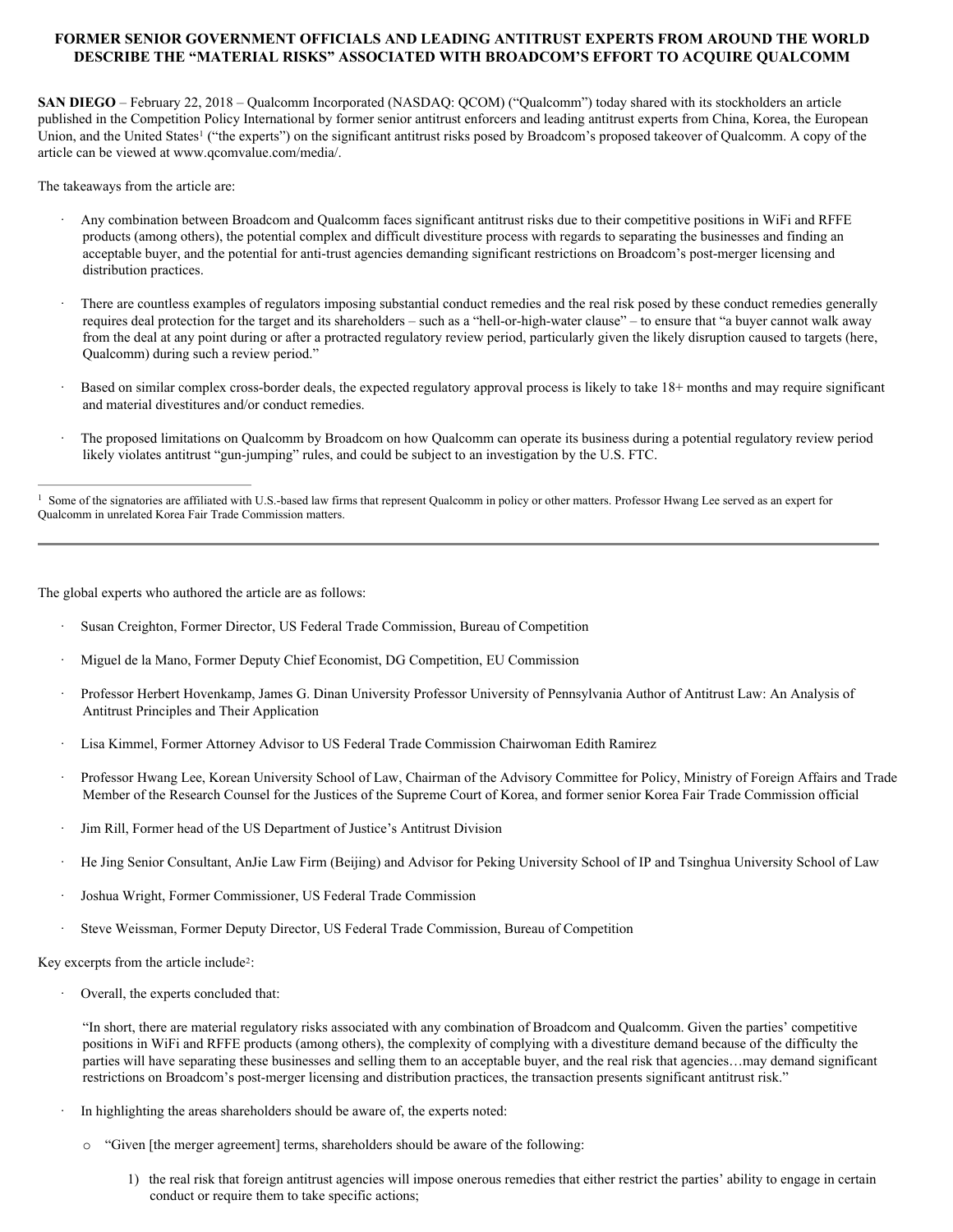2) the prior actions of antitrust agencies in rejecting proposed divestiture buyers that do not have both the ability and incentive to compete with the combined entity on day 1 and to take the technologies to the next generation;

<sup>2</sup> Approval for use of article quotes were neither sought nor obtained

- 3) that similar complex cross-border deals have taken 18+ months to gain regulatory approval, especially where—as here—approval is required by numerous jurisdictions (here, the United States, the European Union, China, India, Korea, and Taiwan); and
- 4) the likelihood that Broadcom's proposed limitations on how Qualcomm can run its business from signing to close violate antitrust "gun-jumping" rules, which alone could be the subject of a separate investigation by the U.S. Federal Trade Commission and others."
- In discussing the expected length of the regulatory review process, the experts stated:
	- $\circ$  "With respect to likely review timing, recent deals suggest that the regulatory approval process is likely to take 18+ months (see e.g., Qualcomm/NXP—15+ months and counting despite the lack of direct competition between the parties; Penn State Hershey/Pinnacle abandoned by the parties in 2016 after a 28 month review period; Advocacy Health Care/NorthShore University Health System—abandoned in 2017 after a 30 month review period; Halliburton/Baker Hughes—abandoned in 2016 after a 19 month review period; DuPont/Dow Chemical and Abbott Laboratories/Alere—each taking 20 months to gain necessary approvals. Indeed, the recent proposed merger of the #1 and #3 global suppliers of semiconductor manufacturing equipment was abandoned after an 18-month review period."
- · In discussing conduct remedies and the deficiencies in Broadcom's proposal with respect to providing protection for shareholders, the experts stated:
	- $\circ$  "With respect to conduct remedies, there are countless examples showing that regulators can and do impose substantial conduct remedies, including those that could amount to an MAE [material adverse effect], and that may not be merger-specific…The real risk posed by these types of remedies generally requires deal protection for shareholders, including a "hell-or-high-water clause" (i.e., do whatever is necessary to get the deal done), or at least defining the MAE provision so as to exclude remedies that may be required by antitrust regulators. Such protections ensure that a buyer cannot walk away from the deal at any point during or after a protracted regulatory review period, particularly given the likely disruption caused to targets (here, Qualcomm) during such a review period."
- Finally, in discussing the potential divestiture process, the experts said:
- o With respect to divestitures, antitrust agencies will require that any divestiture remedies fully replace the loss of Qualcomm's competitive pressure in the market, i.e., any remedy must make competition "whole" in the sense that it must put another competitor in a position to compete as effectively against Broadcom as Qualcomm does today (and likely into the future). And, of course, any divestiture transaction would itself have to be reviewed for antitrust and national security issues.

#### **Backgrounds on Authors**

**Susan Creighton**, is a Partner at Wilson Sonsini Goodrich & Rosati, P.C. She is co-chair of the firm's antitrust practice. Susan's practice focuses on merger review, government conduct investigations, and antitrust litigation and counseling. Representative matters include serving as lead outside counsel for Google in the Federal Trade Commission's search investigation of the company, and representing Netflix in connection with the Justice Department's investigation of the proposed Comcast/TWC merger.

Susan was named "Lawyer of the Year" by Global Competition Review in 2013, and was one of The National Law Journal's "Outstanding Women Lawyers" in 2015. She has testified before the Antitrust Modernization Commission, the Federal Trade Commission, and the Senate on antitrustrelated issues. She also has written a number of widely cited articles, including on issues related to mergers, intellectual property, and unilateral conduct.

From 2003 through the end of 2005, Susan served at the Federal Trade Commission as Director of the Bureau of Competition. From 2001 to 2003, she served as Deputy Director of the Bureau. Prior to joining the FTC, Susan wrote the white paper for Netscape that is credited with triggering the Department of Justice's investigation and eventual suit against Microsoft for illegal monopolization.

Susan has served in a variety of leadership roles within the firm, including on the board of directors. Prior to joining the firm, she was a law clerk to U.S. Supreme Court Justice Sandra Day O'Connor. She also served as a law clerk to Federal District Judge Pamela Ann Rymer.

\*\*\*

**Miguel de la Mano** is an Executive Vice President in Compass Lexecon's Brussels office. Before joining Compass Lexecon, Dr. de la Mano was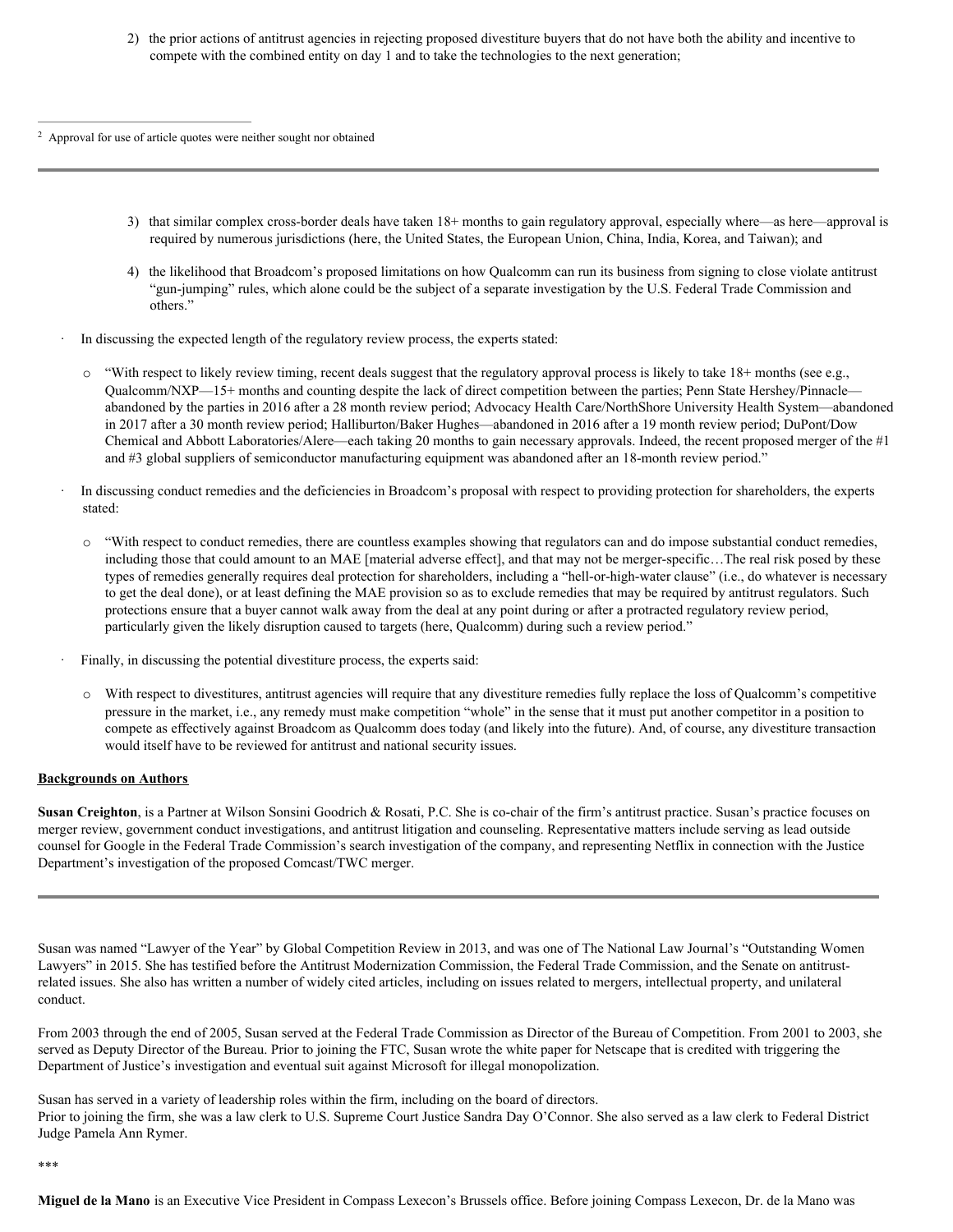Head of Economic Analysis and Evaluation at DG Internal Market. Since 2012, he led a team of experienced financial economists in support of the EU Commission's unprecedented regulatory overhaul of EU banking, insurance and financial markets.

He joined the European Commission in late 2000 as a competition economist. In 2003 he became a member of the newly created Chief Economist Team. He was appointed Deputy Chief Economist in early 2009. From October 2011 to May 2012 he was Acting Chief Economist at the UK Competition Commission.

He has co-drafted guidelines setting out the European Commission's analytical framework on merger control, vertical and horizontal agreements (Article 101) as well as single firm conduct (Article 102). He also co-drafted "guidelines on the submission on economic evidence" for DG COMP and the "new market investigation guidelines" for the former UK Competition Commission.

Over the last 15 years he has been closely involved in dozens of in-depth merger and antitrust investigations, at the fact finding, analysis, and decisionmaking stages. He has defended the EU Commission in several court proceedings and provided economic testimony to EU Courts in several high profile antitrust and merger cases. He has written articles on EU competition policy and financial market regulation, with the aim of shaping and guiding EU enforcement and policymaking.

He completed graduate studies in economics at the Institute for World Economics in Kiel, Germany, and the European Institute at Saarbrucken University, Germany. He conducted his PhD research at Oxford University, UK.

**\*\*\***

**Herbert Hovenkamp** is the James G. Dinan University Professor at the University of Pennsylvania Law School and the Wharton School of the University of Pennsylvania. Prior to that he held the Ben and Dorothy Willie Chair at the University of Iowa College of Law. Hovenkamp is a recognized expert and prolific author in the area of antitrust law. He received a BA from Calvin College and earned an MA, PhD, and Doctor of Jurisprudence from The University of Texas at Austin. Hovenkamp was previously Professor of Law at the University of California Hastings College of Law. Professor Hovenkamp is a member of the American Academy of Arts and Sciences.

Professor Hovenkamp is generally regarded as "the most influential antitrust scholar of our generation" and the New York Times reported that many consider him "the dean of American antitrust law." He is the sole surviving author of Antitrust Law, the most cited legal reference on the subject.

In each of the last ten antitrust cases heard by the United States Supreme Court, either the petitioner or the solicitor general pointed to Hovenkamp as supporting the position the justices were being urged to take. Professor Hovenkamp's writings have been cited in 36 Supreme Court decisions and more than 1300 decisions in the lower courts.

Thomas Hungar, deputy solicitor general of the United States from 2003 to 2008, has called Hovenkamp one of the prime shapers of antitrust legal interpretation by U.S. courts.

In 2008, Professor Hovenkamp received the John Sherman Award from the Antitrust Division of the Department of Justice. The award is presented approximately once every three years to "a person or persons for their outstanding achievement in antitrust law, contributing to the protection of American consumers and to the preservation of economic liberty."

\*\*\*

**He Jing**, a specialized legal practitioner with nearly 20 years of experience in China IP and policy sectors, offers effective, innovative and multidimensional solutions to challenges facing his clients in China and overseas. He started his legal career as a patent attorney in a top tier Silicon Valley law firm and spent almost 9 years in a major international law firm representing multinational clients in complex China litigation, IP and regulatory matters. A number of his cases were listed as top IP cases by Chinese judiciary authorities. Major industrial associations often consult with Mr. He for China legal and policy matters. Mr. He is currently carrying out a US-China IP Dialogue where top US and China experts convene and deliver roadmap documents for China IP reforms.

Mr. He has been named as a leading patent practitioner and regularly publishes for legal communities and speaks at major legal conferences. He was named as Band 1 practitioner by Chambers Asia Pacific 2015, 2016 and recognized as one of the Managing Intellectual Property IP Star 2014-2016 in patent and trademark sectors. Mr. He is currently the Co-chair of China Global Advisory Council at International Trademark Association. Mr. He is the appointed advisor for LL.M program at Peking University School of IP and Tsinghua University School of Law. He is also a member of George Washington University Law School IP Advisory Board. Mr. He now serves as senior consultant to Eco-Forum Global, the very first China national foundation in green development.

Mr. He is admitted to the State Bar of California. He graduated from University of Notre Dame with his Juris Doctor in 2000 and obtained his LLB and B.Sc from Peking University in 1997. Mr. He is qualified to practice law in China after having passed Chinese Bar Exam and Chinese Patent Bar Exam.

\*\*\*

**Lisa Kimmel** is a senior counsel in Crowell & Moring's Antitrust Group. She resides in the firm's Washington, D.C. office. Lisa's practice covers merger and civil nonmerger antitrust investigations and antitrust counseling. Lisa also advocates for clients on competition policy matters before federal and state antitrust agencies, focusing in particular on the technology and digital commerce sectors.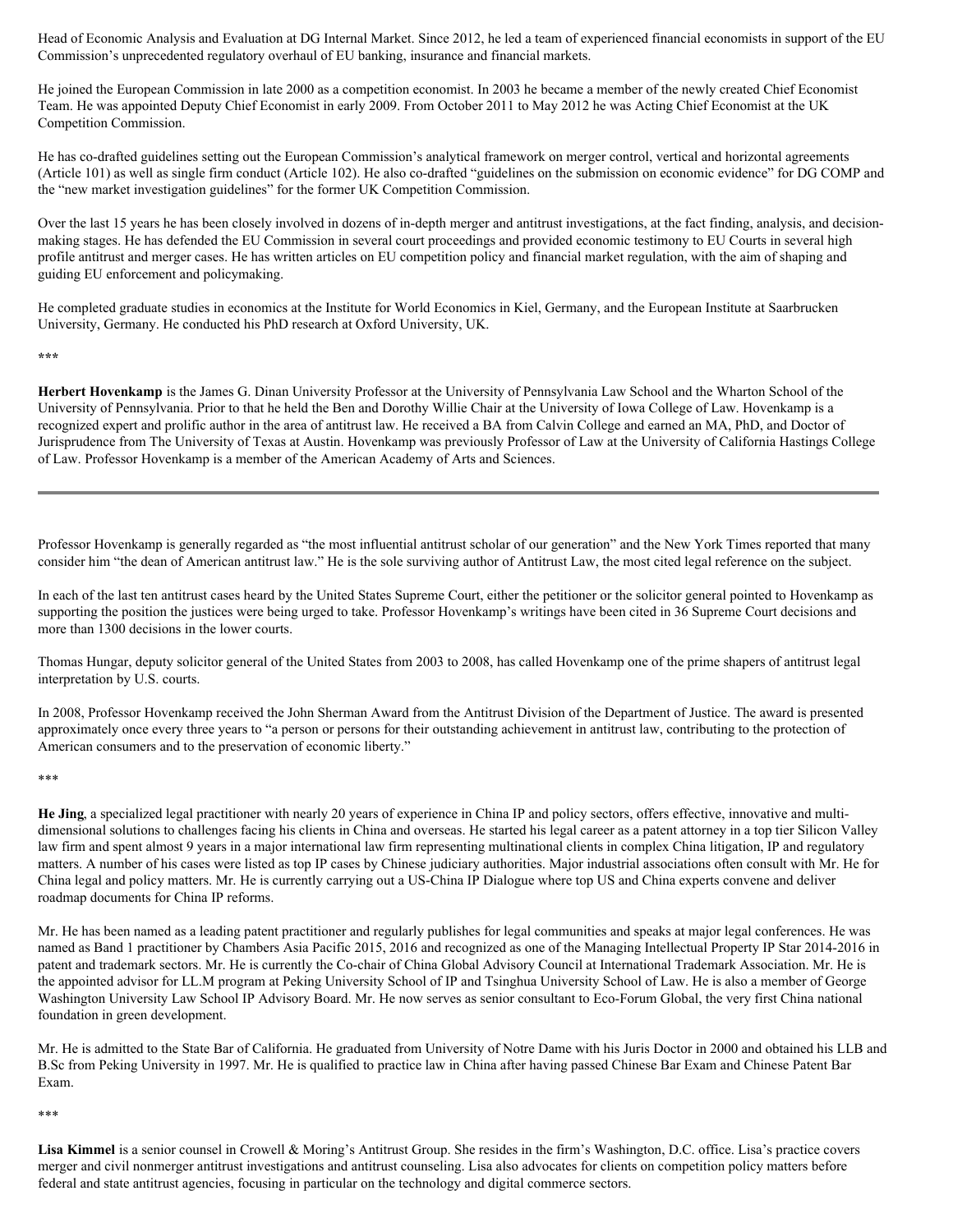Lisa joined Crowell & Moring in 2015 from the Federal Trade Commission (FTC), where she worked for nearly five years as an attorney advisor on antitrust and competition policy matters for Commissioner and

later, Chairwoman, Edith Ramirez. During her time at the FTC, Lisa advised the chairwoman on antitrust enforcement and competition policy matters in the technology sector, including matters related to industry standards and the acquisition or assertion of intellectual property rights. Before joining the FTC, Lisa practiced with the antitrust group at an AmLaw 100 firm, where she worked in the firm's San Francisco and Washington, D.C. offices.

Lisa's recent private practice experience includes: representing leading wireless technology company in antitrust litigation related to the licensing of its standard-essential patents; advising global computer hardware and technology company on antitrust and patent licensing issues associated with the development of industry standards; assisting national chemical company with the acquisition of divesture assets in a merger proceeding; providing online retailer with counseling and advocacy assistance in association with FTC rulemaking, and counseling nationwide consumer products company with regard to FTC antitrust investigation.

Lisa is a member of the MLex Antitrust Advisory Board and speaks and writes regularly on antitrust issues involving the technology sector and intellectual property rights.

\*\*\*

**Hwang Lee** is a professor at the Korea University School of Law since 2008. His academic interest covers competition laws, intellectual property rights, telecommunication laws, and economic regulations.

Prior to joining Korea University, Professor Lee served the Korea Fair Trade Commission for twelve years while playing a leading role in prosecuting big cases including the Microsoft Tying Case. Subsequently, he was appointed to a Research Counsel for the Justices of the Supreme Court of Korea (2006). In this role he drafted final judgments for an extensive array of competition and administrative law cases, including the landmark POSCO Decision (2007) that set the liability standard about abuse of dominance from the effects-based approach.

In 2010, Professor Lee established the Innovation, Competition & Regulation Law Center ("ICR Law Center"), a research institution that specializes in interdisciplinary research of intellectual property rights, competition laws, and economic regulations. In 2013, he launched the Korea-China market & Regulation Law Center ("MRLC") with colleagues at the Remin University Law School in China that explores competition and IPR issues in Asia. In 2013, he launched the Korea-China market & Regulation Law Center with colleagues at the Remin University Law School in China that explores competition and IPR issues in Asia.

Professor Lee often teaches at foreign institutions including U.S. and China, and also speaks frequently at diverse international conferences including events hosted by the American Bar Association or Global Competition Review.

\*\*\*

**Jim Rill** is one of America's foremost antitrust lawyers. Mr. Rill has served as Assistant Attorney General in charge of the U.S. Department of Justice's Antitrust Division, as well as a Chairman of the ABA's Antitrust Section.

During his tenure as Assistant Attorney General, he negotiated the U.S.-European Union Antitrust Cooperation Agreement of 1991 and issued the first joint FTC and DOJ Horizontal Merger Guidelines in 1992. He was responsible, moreover, for initiating the largest number of merger challenges in over a decade, including challenges to major bank mergers and airline asset transactions.

Mr. Rill has most recently provided counsel to the FTC and the DOJ in connection with the current revision of the Horizontal Merger Guidelines. His contribution in that regard has been publicly commended by both FTC Chairman John Leibowitz and DOJ Assistant Attorney General Christine Varney.

In 1997, Mr. Rill was appointed by Attorney General Janet Reno and Assistant Attorney General Joel Klein to serve as Co-Chair on the U.S. Department of Justice's International Competition Policy Advisory Committee, with a mandate to recommend future policy initiatives to the Department of Justice. The recommendations in the Committee's report, submitted in February 2000, are being pursued in the U.S. and overseas. Foremost among these recommendations was the proposal to create a global competition forum that would serve as a mechanism for government competition authorities throughout the world to meet and confer on antitrust issues. This recommendation served as the stimulus for what became the International Competition Network (ICN). Founded in 2001, the ICN now counts more than 100 nations as members and together with nongovernmental advisors, including Mr. Rill, contributes immeasurably to convergence of antitrust law and policy.

\*\*\*

**Stephen Weissman** recently rejoined the Baker Botts after serving as the Deputy Director of the Federal Trade Commission's Bureau of Competition from 2013-2015. At the FTC he was involved in and supervised the agency's review of hundreds of merger and non-merger investigations and enforcement actions, covering a wide range of industries including pharmaceuticals and other healthcare sectors, consumer products, energy, high-tech and general manufacturing. He was lead trial counsel for the FTC in its challenge of a \$3.5 billion merger between food service distributors Sysco Corp. and U.S. Foods Inc., a case considered by many as the agency's most important merger litigation in more than a decade.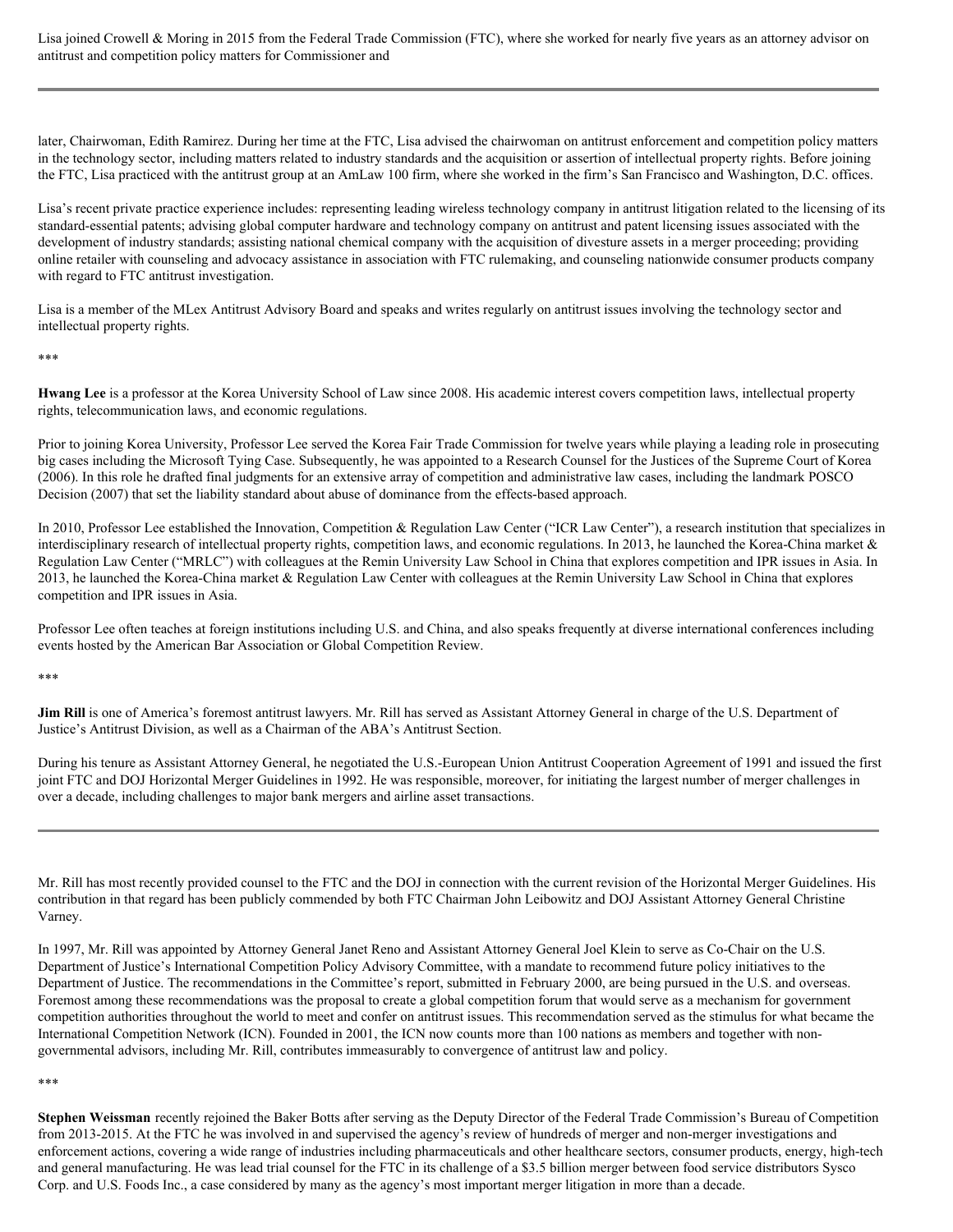In almost two decades of private practice, Mr. Weissman has represented companies and individuals in antitrust investigations by the Department of Justice and Federal Trade Commission, as well as in antitrust and commercial litigation in U.S. courts. He represents both acquiring and acquired companies as well as third parties in merger investigations. Among his more notable representations are serving as one of the lead lawyers in Whirlpool's acquisition of Maytag Corp., in Arch Coal's defense of an FTC litigation challenge to Arch's acquisition of Triton, in Merck's acquisition of Schering Plough, and in Boehringer Ingelheim's recent global asset swap with Sanofi. He also regularly counsels clients in criminal antitrust investigations and on issues pertaining to joint ventures and distribution arrangements.

Mr. Weissman is regularly listed as a leading antitrust practitioner in Chambers USA (2016, 2017), Legal 500 (2013, 2015-2017), Who's Who Legal Litigation (2017), Guide to the World's Leading Competition and Antitrust Lawyers (2012-2013, 2018), and other publications.

\*\*\*

**Joshua Wright** is Senior of Counsel in the Washington, D.C., office of Wilson Sonsini Goodrich & Rosati, where he is a member of the antitrust practice. Joshua is executive director of the Global Antitrust Institute and a professor of law and economics at George Mason University, where he is a leading scholar in antitrust law, economics, and consumer protection.

Previously, Joshua served as a commissioner of the Federal Trade Commission (FTC) from 2013 to 2015. In this role, he led efforts to reach an agreement with fellow commissioners to release the FTC's first-ever guidelines on how the agency plans to use its powers to police "unfair" competition by businesses.

Joshua previously served in the FTC's Bureau of Competition as its inaugural Scholar-in-Residence from 2007 to 2008, where he focused on enforcement matters and competition policy. He also served the FTC as an intern in the Bureau of Economics and the Bureau of Competition.

Joshua was a law clerk for the Honorable James V. Selna of the U.S. District Court for the Central District of California from 2003 to 2005. He also has taught law and economics at several universities, including the University of Texas, Pepperdine University, and UCLA.

## **About Qualcomm**

Qualcomm invents breakthrough technologies that transform how the world connects and communicates. When we connected the phone to the Internet, the mobile revolution was born. Today, our inventions are the foundation for life-changing products, experiences, and industries. As we lead the world to 5G, we envision this next big change in cellular technology spurring a new era of intelligent, connected devices and enabling new opportunities in connected cars, remote delivery of health care services, and the IoT — including smart cities, smart homes, and wearables. Qualcomm Incorporated includes our licensing business, QTL, and the vast majority of our patent portfolio. Qualcomm Technologies, Inc., a subsidiary of Qualcomm Incorporated, operates, along with its subsidiaries, all of our engineering, research and development functions, and all of our products and services businesses, including, the QCT semiconductor business. For more information, visit Qualcomm's website, OnQ blog, Twitter and Facebook pages.

# **ADDITIONAL INFORMATION**

Qualcomm has filed a definitive proxy statement and WHITE proxy card with the U.S. Securities and Exchange Commission (the "SEC") in connection with its solicitation of proxies for its 2018 Annual Meeting of Stockholders (the "2018 Annual Meeting"). QUALCOMM STOCKHOLDERS ARE STRONGLY ENCOURAGED TO READ THE DEFINITIVE PROXY STATEMENT (AND ANY AMENDMENTS AND SUPPLEMENTS THERETO) AND ACCOMPANYING WHITE PROXY CARD AS THEY CONTAIN IMPORTANT INFORMATION. Stockholders may obtain the proxy statement, any amendments or supplements to the proxy statement and other documents as and when filed by Qualcomm with the SEC without charge from the SEC's website at www.sec.gov.

# **CERTAIN INFORMATION REGARDING PARTICIPANTS**

Qualcomm, its directors and certain of its executive officers may be deemed to be participants in connection with the solicitation of proxies from Qualcomm's stockholders in connection with the matters to be considered at the 2018 Annual Meeting. Information regarding the identity of potential participants, and their direct or indirect interests, by security holdings or otherwise, is set forth in the proxy statement and other materials to be filed with the SEC. These documents can be obtained free of charge from the sources indicated above.

# **CAUTIONARY NOTE REGARDING FORWARD-LOOKING STATEMENTS**

Any statements contained in this document that are not historical facts are forward-looking statements as defined in the U.S. Private Securities Litigation Reform Act of 1995. Additionally, statements regarding operating results for future years, growth in operating results and the factors contributing to future operating results; the resolution of licensing disputes and the impact and timing thereof; expected market, industry, geographic and organic growth and trends; future serviceable addressable market size and growth; anticipated contributions from and growth in new opportunities; benefits from planned cost reductions; technology and product leadership and trends; Qualcomm's positioning to benefit from any of

the above; potential benefits and upside to Qualcomm's stockholders related to any of the above; and the regulatory process and regulatory uncertainty are forward-looking statements. Words such as "anticipate," "believe," "estimate," "expect," "forecast," "intend," "may," "plan," "project," "predict," "should," "will" and similar expressions are intended to identify such forward-looking statements. These statements are based on Qualcomm's current